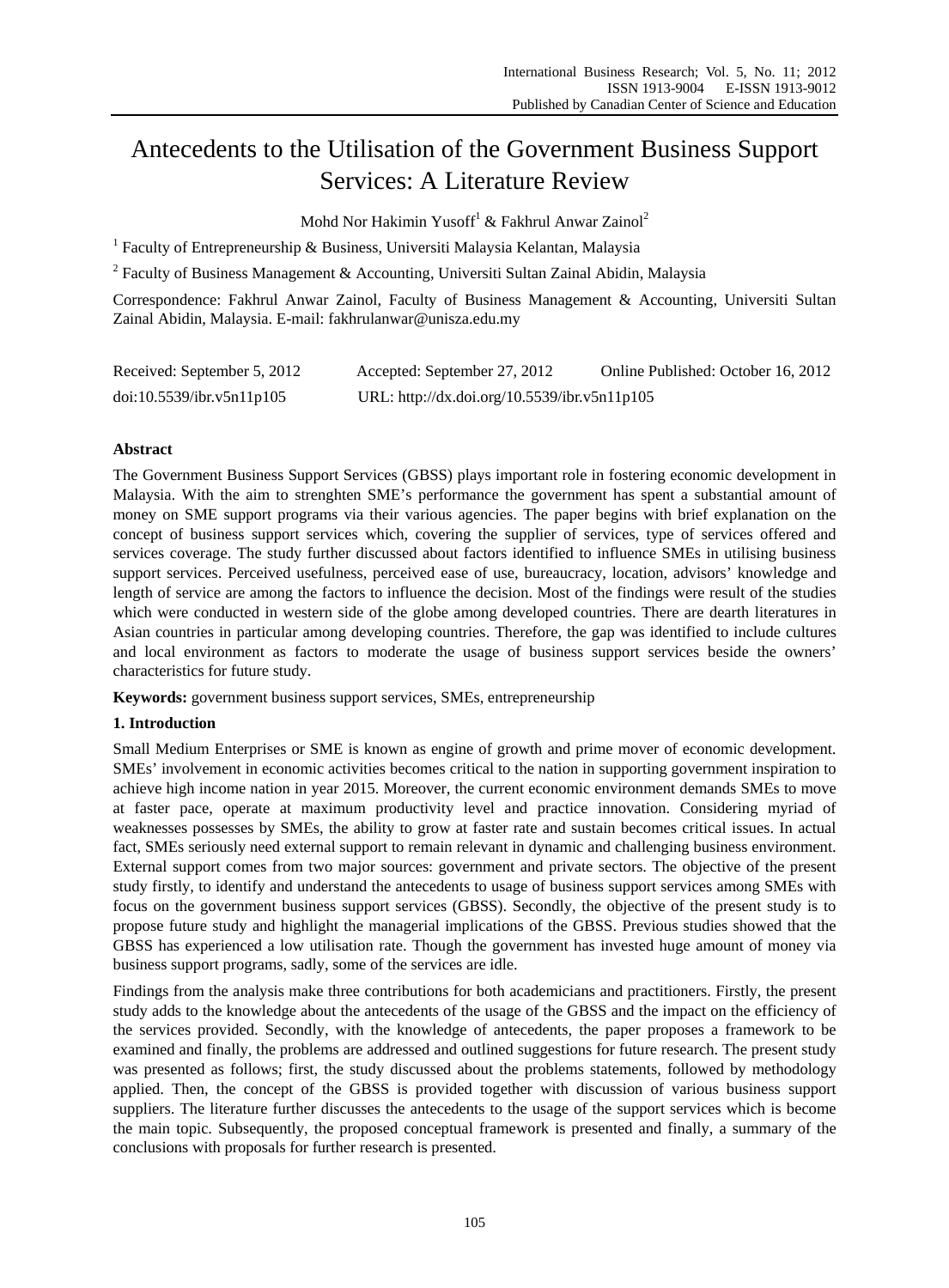# **2. Problems Statements**

SMEs are well-known possesses a number of weaknesses as financial constraint, lack of skilled manpower and market access among others. To be competitive and to sustain their businesses, external support is greatly relevant to their operation. Much to say, SMEs operation are depending on the external support notwithstanding government sectors or private. However, studies revealed that GBSS experienced poor utilisation rate compares to other private suppliers. This study try to grasp the issue about the services which focus to answer the following research questions; (1) What are the antecedents to the usage of the GBSS? (2) Why SMEs private sectors support services were more attractive compares to the GBSS? (3) Which advisors SMEs preferred most? To answer these research problems, a number of previous studies were reviewed which covers wide ranges of area across the globe.

# **3. Research Methodology**

This study use qualitative approach by systematically review the literature from various databases. To have a clear and precise guidance in reviewing the literature, research questions was constructed: (1) What are the antecedents to the usage of the GBSS? (2) Why SMEs private sectors support services were more attractive compares to the GBSS? (3) Which advisors SMEs preferred most? The terms used for searching included: business support; external support, public support, business support, usage of support and effect of business support. In searching for literature only peer-reviewed journal from well known databases were visited including; Proquest, EBSCO, Web of Science – Social Citations Index and Business Source Premier. A total of 49 studies were found to be highly related to this study and selected. To analyse, the content of all studies selected were extracted and arranged as per extraction schedule (Appendix 1, for example). The schedule is to show the key findings, methodology, variables in the research, author(s), location of study and summary of critical information. The period of studies range from 1990 to 2011 with peak of work was in the period of 1995 to 2005. Of 49 papers, 24 were from Europe, 17 from Asian/Australasia, 8 from North America and 1 from South Africa.

# **4. The Concept of Business Support Services**

There exist a plethora of studies that discussed on various aspect of government sponsored business support services from western countries (J. Berry, Sweating, & Gotu, 2006; Colin & David, 2002; Dyer & Ross, 2008; Jay & Schaper, 2003; Josee & Etienne, 2007; Mole, Hart, Roper, & Saal, 2009; Ramsden & Bennet, 2005; Watson, 2003). Berry, et al. (2006) outlined two major sources of support; government and private.

Business advisor is a person who known to have skill in specified field and communicate the knowledge to the business owner (Schaper & Vollery, 2004). However, Stanger (2004) posit that a support service does not only provide by a person but also by organisation. Furthermore, the services are focused towards management and financial support services. By referring to both definitions, it's revealed that the business support services covered wide ranges of discipline. A comprehensive description about business support services was outlined by ILO (2001) as;

*'business development service refers to any non-financial service provided to businesses on either a formal or informal basis. These include service activities concerned with handling tangible products-such as machinery repair, catering or even road transport and with providing intangible expertise such as accountancy, market research or management consultancy (Keeble, 1991)'.* 

To summarize, support services are provided by a person or organisation to assist business owner to improvise their business performance. Business support also act as a mentor to the business owner and work together in implementing his/her business idea (J. A. Berry, Sweeting, & Goto, 2006). Fundamentally, business advisor must be a person who is capable to provide assistance and assist SMEs to overcome their weaknesses.

# **5. Overview of the Development of the GBSS: Malaysia Experience**

The government intervention in economic activities has started way back before the country gained independence in 1957. However, the focus was on infrastructure development enjoyed only by minority capitalist group mainly foreign investor. During the period, the only support agency for SMEs activities was Rural Industrial Development (RIDA) which was established in 1950. At the beginning, RIDA's main role was to provide business training to rural folks, micro scales enterprise mainly producing crafts and crafts related products and conducted staff training in order to equip them with skill and business knowledge (Mohd Rosli & Hassan, 2000). The rapid establishment of business support agency by government started in 1971 during the New Economic Policy (NEP) period. The NEP was a 20 years national plan with objectives to eradicate poverty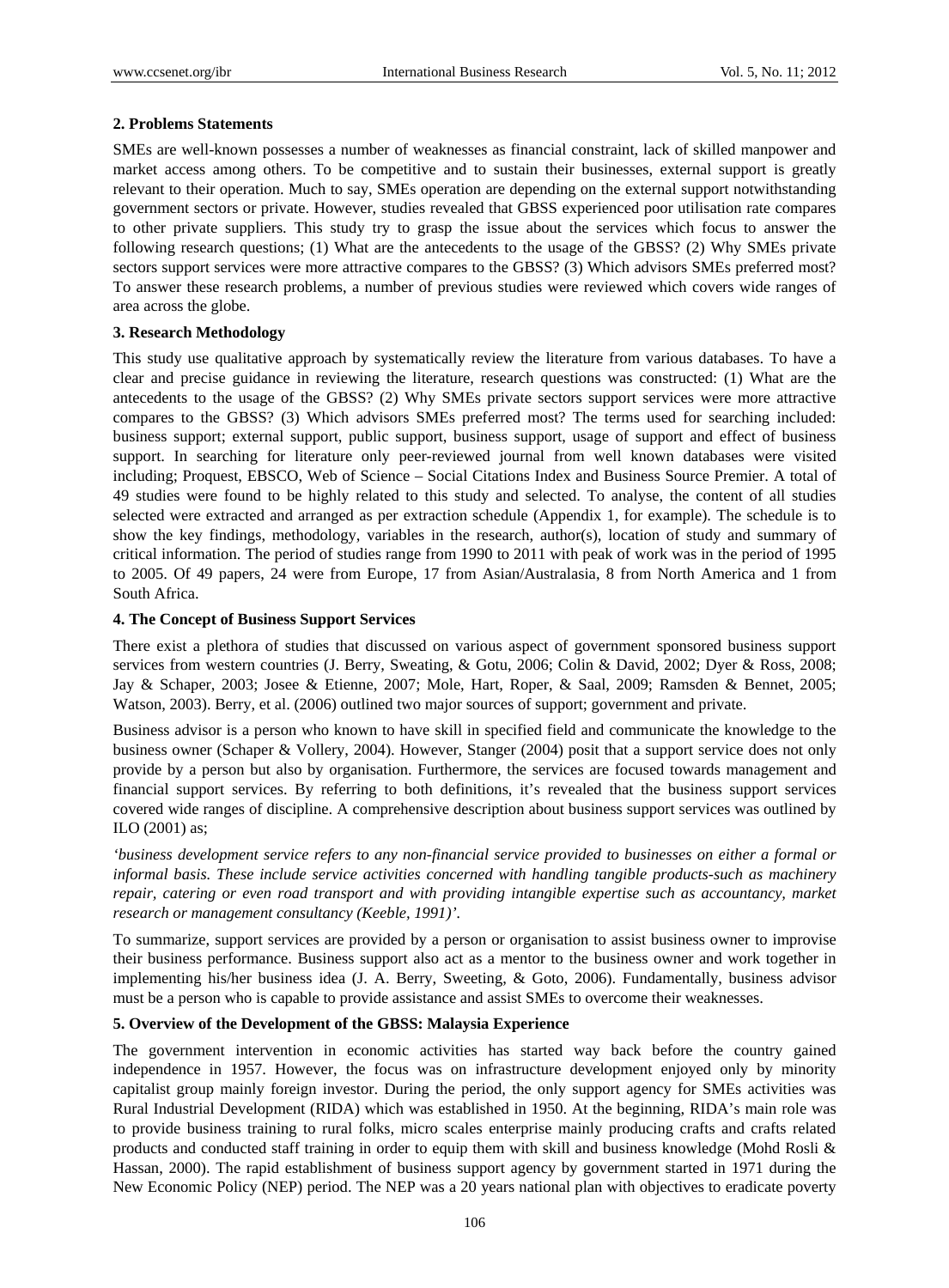and economic restructuring so, the identification of ethnic with economic function can be eliminated (Malaysia, 1971). To achieve this objective, entrepreneurship activities were promoted by the government primarily to stimulate the business activities. In line with the objectives, the government has provided business premises, finance, technical and marketing advice, training and business contacts. The SMEs development programs were vested to support institution among People Trust Council (MARA), Permodalan Nasional (PERNAS), Urban Development Authority (UDA), Malaysian Industrial Development Finance (MIDF) and State Economic Development Corporations (SEDC) among others (Malaysia, 1971). To enhance the financial and advisory services, the government also has established Bank Pembangunan (Development Bank of Malaysia) in 1973 and Credit Guarantee Corporation (CGC) in 1972.Currently, more than 15 ministries and 60 agencies involve in SMEs supports (National SME Development Council, 2010/11). With the huge number of agencies involved in supporting SMEs activities, the problems of duplication of task emerged. To overcome, in 2004 National SME Development Council was established with objectives to streamline the support programs and to enhance the efficiency among others. Obviously, the country gained benefits from the SMEs activities in forms of contribution on the Gross Domestic Product and the creation of employment. Therefore, the government annually allocates a huge amount of money for intervention programs to further encourage the phenomenon (Hanley & O'Gorman, 2004). At present, SMEs represents 97.3% or 645,136 of total establishments from three major sectors; services (90%), manufacturing (5.0%), construction (3%), the remaining was in the agiculture (1%), mining & quarrying (0.1%). Micro establishment represents 77% of establishment, followed by small establishment (20%) and medium sized establishment (3%). Comparatively, the number of micro size establishment in services sector is the highest (79.6%), followed by manufacturing sector (57.1%) and agriculture (56.3%). In terms of location, majority of SMEs located in the west coast of Peninsular Malaysia concentrated in the Central Region representing more than 50% (D. O. S. Malaysia, 2011).

Billions of money was spent under the programmes with the aim to support the business growth of SMEs. In the year 2009, the government has allocated RM3.04 billion to support SMEs support programs. The amount was further increased in 2010 when the government has spent RM6.8 billion in various programs. The provision of the business support services reflects the comitment of the government to ensure SMEs able to compete and remain competitive in the market. In a competitive business environment, enterprises that utilize business support services effectively, experienced a higher growth compares to others who did not (Berry & Sweating, 2006; Butker & Durkin, 1998).

## **6. Business Support Providers**

Literature shows that business support comes in two sources of suppliers namely government sponsored business support and private business support. The sources of business support services usually come from government which is non-commercial in nature, and private consultants that offer their services for commercial gain (Hakimin, 2010). Both parties provide wide range of services to support the small business owner. Berry and Sweating (2006) analysis of literatures has concluded that SMEs' sources of support can also be classified based on areas of function; Professional specialist, professional generalist, market contact, social contact, business associates and government agencies. In another study Ramsden and Bennet (2005) has grouped the suppliers of support into three broad categories based on the nature of their existence or form of work. The three grouped were private sectors, business association and public sector. The services are not uniform and depending on the kind of support or problems of the clients. Two sources of supports are private sector (market based) and government-funded programs which the services are at no cost (Schaper & Vollery, 2004). The players under private sectors are accountants, bank, solicitors, business associations, consultants. Table 1 shows the list of providers grouped under various categories by past researchers.

Of those, accountants to be the most selected sources of support, next either bank or solicitors and business consultants or associations. Generally, these are the specialist with specialize skill. On the contrary, the support services providers under government supervision are from the relevant ministries, agencies, government linked corporations and local authorities. Surprisingly, they are not most preferred sources of support. The services are dominated by private sector namely professional specialists and local associations and then a mixture of consultants.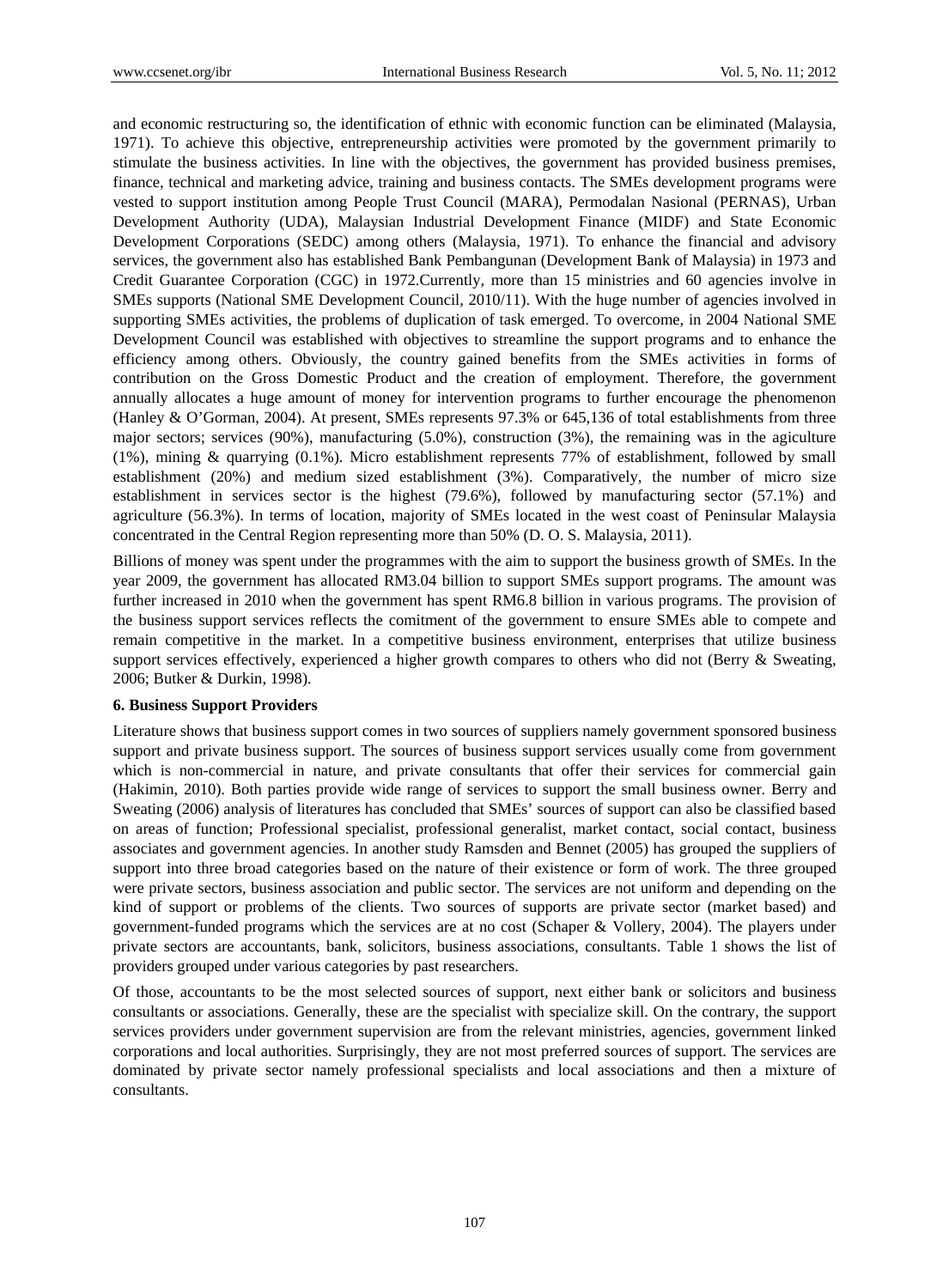| Author                     | Category         | Providers                               |  |
|----------------------------|------------------|-----------------------------------------|--|
| Berry and Sweating (2006)  | Area of function | Accountant                              |  |
|                            |                  | Consultant                              |  |
|                            |                  | Market contact                          |  |
|                            |                  | Support agencies                        |  |
|                            |                  | Social contacts                         |  |
|                            |                  | Academic                                |  |
| Ramsden and Bennet (2005)  | Form of work     | Private sector                          |  |
|                            |                  | Business association                    |  |
|                            |                  | Public sector                           |  |
| Schaper and Vollery (2004) | Area of function | Accountant                              |  |
|                            |                  | Bank                                    |  |
|                            |                  | Solicitors                              |  |
|                            |                  | Business associates                     |  |
|                            |                  | Consultant                              |  |
| Bennet and Robson (1999)   | Area of function | Professional specialist                 |  |
|                            |                  | Professional generalist                 |  |
|                            |                  | Market contact                          |  |
|                            |                  | Social contact                          |  |
|                            |                  | <b>Business associates</b>              |  |
|                            |                  | Government agencies                     |  |
| (Håkan & Anders, 2005)     | Area of function | Public funded                           |  |
|                            |                  | Private                                 |  |
| Hakimin and Rafi (2009)    | <b>Services</b>  | Financial                               |  |
|                            |                  | Non Financial                           |  |
| (Watson, 2010)             | Area of function | Formal network                          |  |
|                            |                  | Bank<br>$\bullet$                       |  |
|                            |                  | <b>Business Consultant</b><br>$\bullet$ |  |
|                            |                  | External accountant<br>$\bullet$        |  |
|                            |                  | Industry associations                   |  |
|                            |                  | <b>SBDC</b>                             |  |
|                            |                  | Solicitor/lawyer                        |  |
|                            |                  | Tax Office                              |  |
|                            |                  | Informal networks                       |  |
|                            |                  | Family & friends                        |  |
|                            |                  | Local businesses                        |  |
|                            |                  | Others in industry<br>٠                 |  |

#### Table 1. The Suppliers and Type of Services

## **7. Research Question 1: What Are the Antecedents to the Usage of the GBSS?**

Previous researches reveal a range of issues which influence the utilisation of business support services. The role of firm's demographic characteristics and psychological factors play crucial role in relating to the tendency to use the services. This section outlined and discussed these antecedents based on earlier work of researchers.

## *7.1 Access/Location*

The utilisation rates of the services were much depending on the access or location of the support supplier. Suppliers who located nearby SMEs are likely to have frequent visit and services delivered to SMEs compares to others who located outside SMEs operation places (Jay & Schaper, 2003; Robson & Bennet, 2000).

#### *7.2 Size of the Business*

Size of the business did not influence the tendency to use business support services (Lewis, Massey, Ashby, Coetzer, & Harris, 2007; Ramsden & Bennet, 2005). Small business seeks support to overcome myriad internal business weaknesses for being small enterprise. At the same, large enterprises use the support services at better rate when they are able to exploit the internal advantages to have better plan on the services (Håkan & Anders, 2005; Ramsden & Bennet, 2005). However, with reference to frequency of usage, the larger the firm the more it uses the services (O'Farrell, Moffatt, & Hitchens, 1993). The finding is supported by Jianzhong and Hong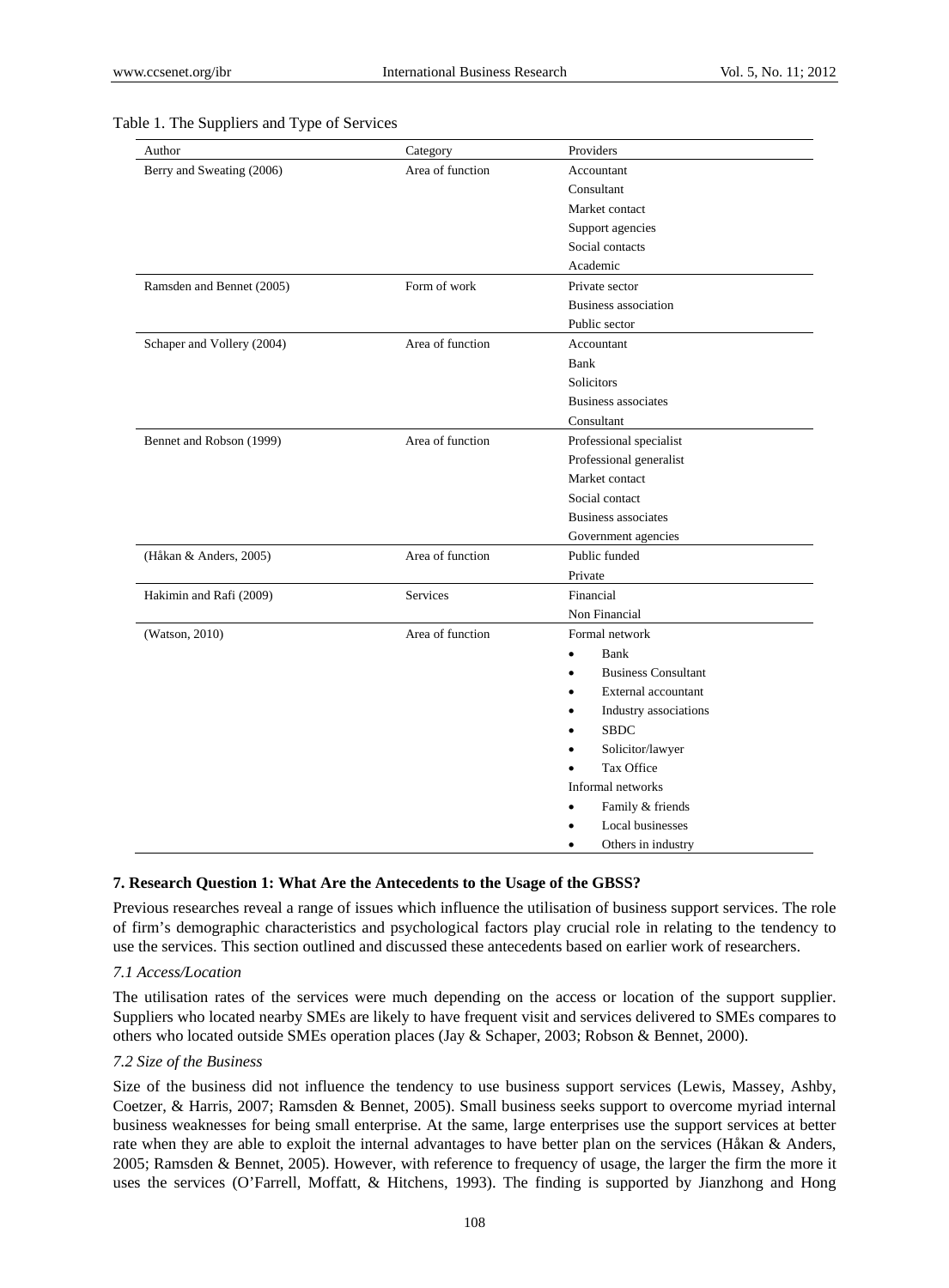(2009), which found that firm's size has significant relationship with usage of business support services. By taking workforce as measurement to firm size in the studies, the usage of the service increase as number of workforce increase. Plausibly, the usages of support are high because small owner/managers possess lack of expertise. Similarly, the rate of usage is high among big enterprise on the ground that the stronger management and skilled staff, the better support can be framed and planned.

#### *7.3 Length of Business*

As the business goes along the cycle, the demand for external assistance is more (Junjie, Jining, & Catherine, 2008). Usually, business needs more capital and other supports to brace expansion. A study by Jay and Schaper (2003) posit that the frequency of usage is directly related to the length of business. As a result, age of the business related to the need of the support's services. To recapitulate, the services are used more frequent by newer business. However, the length of business did not influence the type of services obtained. (Jianzhong & Hong, 2009).

#### *7.4 Age of the Owner*

Previous study shows that the age of top management teams has no relationship with the firm's performance. The study by Morales and Marquina (2008) shows that age of employees was not significantly vary with the perception team performance. However, in terms of utilisation of business support, a study by Jay and Schaper (2003), shows that the older of the age the more the owner seeks the support from those who knowledgeable in business. Both studies disclosed a contradiction of the two different views of support - between utilisation of support and firms performance vis-a-vis to age of the management. While performance has no relationship with age of employees, the tendency to seek more support is more on older management.

## *7.5 Type of Business*

The frequency of utilisation of the services also influence by the business activities. A study by Jianzhong and Hong (2009) in The People Republic of China shows that manufacturing type of business are actively seek for external support compare to other business activities. Particularly, the business with exporting activities are vigorously use the support services since they need more support for the broader market compare other SMEs who sell locally.

## *7.6 Perceived Usefulness and Value of the Services*

Lack of trust on the credibility of the government officers to provide business support services has been recognized as among the major reason why SMEs are not interested with the support services provided by the government (Curran & Blackburn, 2000). This is being rooted from the situation of the person incharged for business support services do not have indepth knowledge in business environment himself. This situation is worsen when the advisor was perceived did not competent to deliver the services as such the SMEs owner were more knowledgeable. Furthermore, the sense of ownership and control over their business also hinder SMEs to seek support to avoid any external interference in their daily business activities (Barret, Neeson, & Billington, 2007).

## *7.7 Quality of the Services*

All of the support services are provided to SMEs via various government agencies. The procedure of getting approval is a lengthy process with bureaucracy and handful of paper form to fill up. Most of SMEs are owners/managers who spend most of the time to manage daily business operation. They can't afford to sacrifice their time to keep on walking to the agencies and left their business unattended. For the reason, SMEs are more interested to go to other than the government agencies such as commercial banks, accountants, suppliers, customers and business angels (Abdul Aziz & Faoziah, 2009). The services by private sectors are perceived more efficient with less waiting time and more knowledgeable advisors than the GBSS. This is due to advisers were practically involve in real business. Obviously, strong and relevant knowledge were the considerations in choosing advisers. The findings also confirmed a study by Jossee and Etieene (2007), where SMEs perceived the GBSS advisers' skill were disconnected from business reality, in similar to Chaston and Baker (1998) which found that GBSS advisers' knowledge and skill were among the reasons of poor utilisation rate. To some extent, the business run without any external support.

In summary, the decision to use business support services were influenced by a number of factors as outlined in Table 2.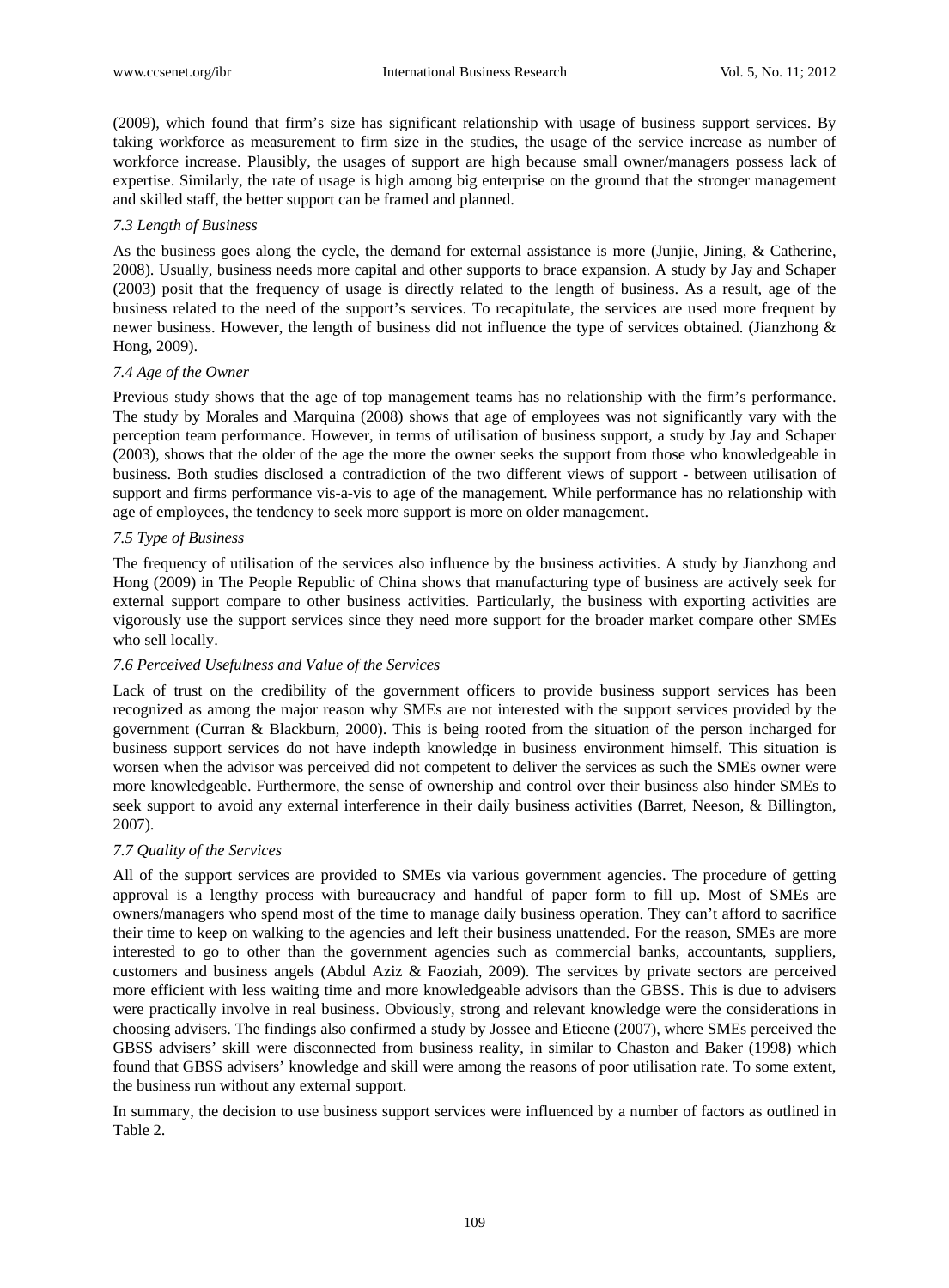| Factor                 | Author                                    | Impact                                                               |
|------------------------|-------------------------------------------|----------------------------------------------------------------------|
| Location               | (Jay & Schaper, 2003; Robson &            | The shorter the distance the more the usage.                         |
|                        | Bennet, 2000)                             |                                                                      |
| Size of the business   | (O'Farrell, et al., 1993), Jianzhong $\&$ | The larger the size the more frequent the usage.                     |
|                        | Hong (2009)                               |                                                                      |
| Length of the business | Jay & Schaper $(2003)$                    | The longer the business has been established the more its owner uses |
|                        |                                           | the support services.                                                |
| Age of the owner       | Jay & Schaper $(2003)$                    | The older of the age the more the owner seeks the support.           |
| Sector in business     | Jianzhong $&$ Hong (2009)                 | The usages are more likely among exporters and less in locally       |
|                        |                                           | based firms.                                                         |
| Perceived usefulness   | (Barret, Neeson & Billington, 2007)       | Owners know best about their business, not external parties.         |
|                        | (Ian & Sue, 1998)                         | Negative about advisers' skill and capability.                       |
|                        | (Lewis, et al., 2007)                     | Government business support services are perceived less useful       |
|                        |                                           | among ranges of support services. Accountant is the most.            |
| Perceived significance | (Lewis, et al., 2007)                     | Government business support services are the least significance.     |
|                        |                                           | Support offered by the government agencies are unsuccessfully        |
|                        |                                           | interact with SMEs.                                                  |
|                        | (Webster, Walker, & Barret, 2005)         | Training has no positive impact.                                     |
| Quality of services    | Foziah et al, (2006)                      | Lengthy process.                                                     |

#### Table 2. Factors to influence the usage of support services

## **8. Research Question 2: Why SMEs Private Sectors Support Services Were More Attractive Compares to the GBSS?**

Support services from private sectors were perceived offering far attractive services compares to the GBSS. Among the factors contributed to the favourable perception were perceived usefulness, (Kanat & Ozkan, 2009; Ramsden & Bennet, 2005), advisor knowledge (Chaston & Baker, 1998; Dyer & Ross, 2008) and flexible services (Ramsden & Bennet, 2005; Robson & Bennet, 2000; Watson, 2003).

The perceived usefulness of support services among SMEs influenced most of the usage of business support as proposed by theory of planned behaviour (Kanat & Ozkan, 2009). Furthermore perceived usefulness among SMEs has also affects the belief on the value of the services offered by the government agencies. In turn, government support services were less preferred by SMEs.

Chaston and Baker (1998) posit that effect of the services depending on the advisors' knowledge and skill. Lacking of knowledge and skills among advisors consequently impart negative perception on the services provided. In turn, SMEs are reluctance to seek supports from the government agencies. Looking at SMEs point of view, they failed to recognise the imperative of training programs. Most of the SMEs are not willing to invest (inn form of money and time) in the training as no instant yield.

#### **9. Research Question 3: Which Advisors SMEs Preferred Most?**

It is found that accountant is the most preferred among SMEs as the information perceived relevant to the operation. The study indicated that SMEs preferred statutory supports from accountants. Furthermore, the relationship and perceived high level of competencies have diverted SMEs to choose accountant as most preferred sources of support. A study previously conducted on the two major sources of supports by Ramsden and Bennet (2005) found that SMEs were less satisfied with the GBSS. They turned to accountant, in turn became the most frequent advisors used by SMEs. This study argued that the knowledge gap between SMEs and advisors was among factors influenced the selection of adviser. Moreover, the services are flexible and private advisers able to tailor-made the services to accommodate SMEs' need. In comparison with GBBS, the services are structured and regulated, as a result become less flexible. In turn, the GBSS were not attractive enough among SMEs.

#### **10. Conceptual Framework**

Based on the past literatures discussed above, the conceptual framework depicted in Figure 1 below will fill the gaps from the previous works done by earlier researchers in this area: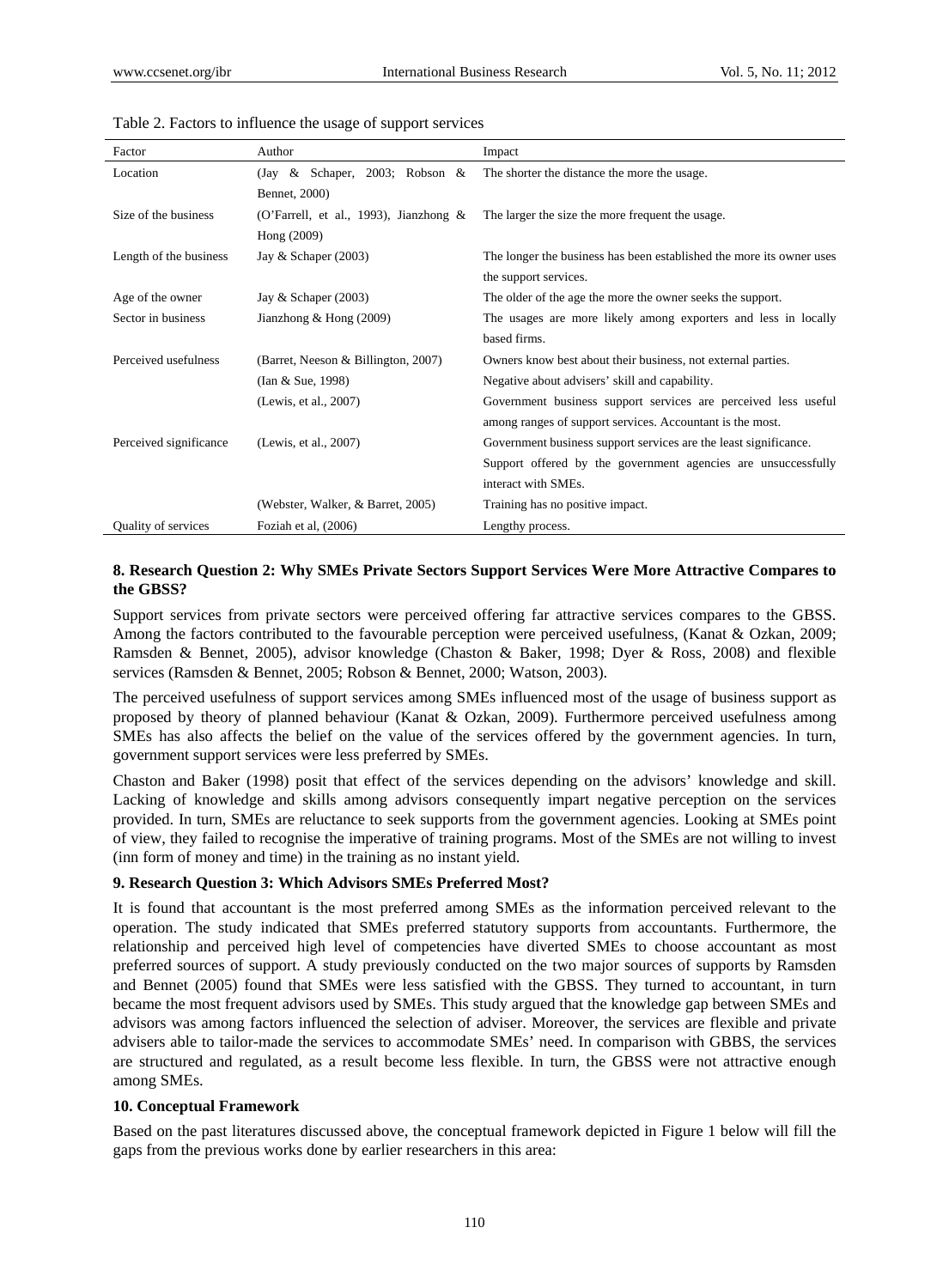

Figure 1. A conceptual framework of business support services

#### **11. Conclusion and Suggestions**

Past studies indicate the vital role of the business support services to SMEs despite a low usage rate. In the challenging business environment the availability and accessibility of the business support in particular the government sponsored support programs is a need for SMEs. With a dynamic and fast changing business environment the role of support providers do not only confined to the extension of financial support but also to promote and nurture innovative and creative entrepreneurs. In line with national mission to achieve a fully developed nation by year 2020, the country needs as many as possible innovative and creative entrepreneurs. Thus, the continuous support from the government is essential to ensure SMEs remain competitive and able to compete in the market. Most of the studies on the external support were conducted among developed countries in the western side of the globe. Concerning less study was conducted in developing countries in particular Malaysia; it is suggested for future research. Indeed, the study should focus on measuring the impact of the services on firm's performance by considering other variables that may give impact on the direct relationship between usage of the services and the firm's performance.

#### **References**

- Abdul Aziz, L., & Faoziah, I. (Eds.). (2009). *Entrepreneurs' awareness of bank borrowing offered by governmrnt agencies and commercial bank*. Kelantan: Universiti Malaysia Kelantan.
- Barret, R., Neeson, R., & Billington, L. (2007). Findinf the "right staff" in small firms. *Education + Training, 49*(8/9), 666-697.
- Berry, J., Sweating, R., & Gotu, J. (2006). The effect of business advice on the performance of SMEs. *Journal of Small Business and Enterprise Development, 13*(1), 33-47. http://dx.doi.org/10.1108/14626000610645298
- Berry, J. A., Sweeting, R., & Goto, J. (2006). The effect of business advice on the performance of SMEs. *Journal of Small Business and Enterprise Development, 13*(1), 33-47. http://dx.doi.org/10.1108/14626000610645298
- Chaston, I., & Baker, S. (1998). Relationship influencers: determination of affect in the provision of advisory services to SME sector firms. *Journal of European Industrial Training, 22*(6), 249-256. http://dx.doi.org/10.1108/03090599810224710
- Colin, W., & David, J. S. (2002). Evaluating the effect of soft business support upon small firm performance. *Oxford Economic Papers, 54*(2), 334. http://dx.doi.org/10.1093/oep/54.2.334
- Curran, S. J., & Blackburn, R. A. (2000). Panacea or White Elephant? A Critical Examination of The Proposed New Small Business Service and Response To The DTI Consultancy Paper. *Regional Studies, 32*(2), 181-206.
- Dyer, L., & Ross, C. (2008). Seeking Advice In A Dynamic And Complex Business Environment: Impact On The Success Of Small Firms. *Journal of Developmental Entrepreneurship, 13*(2), 133.